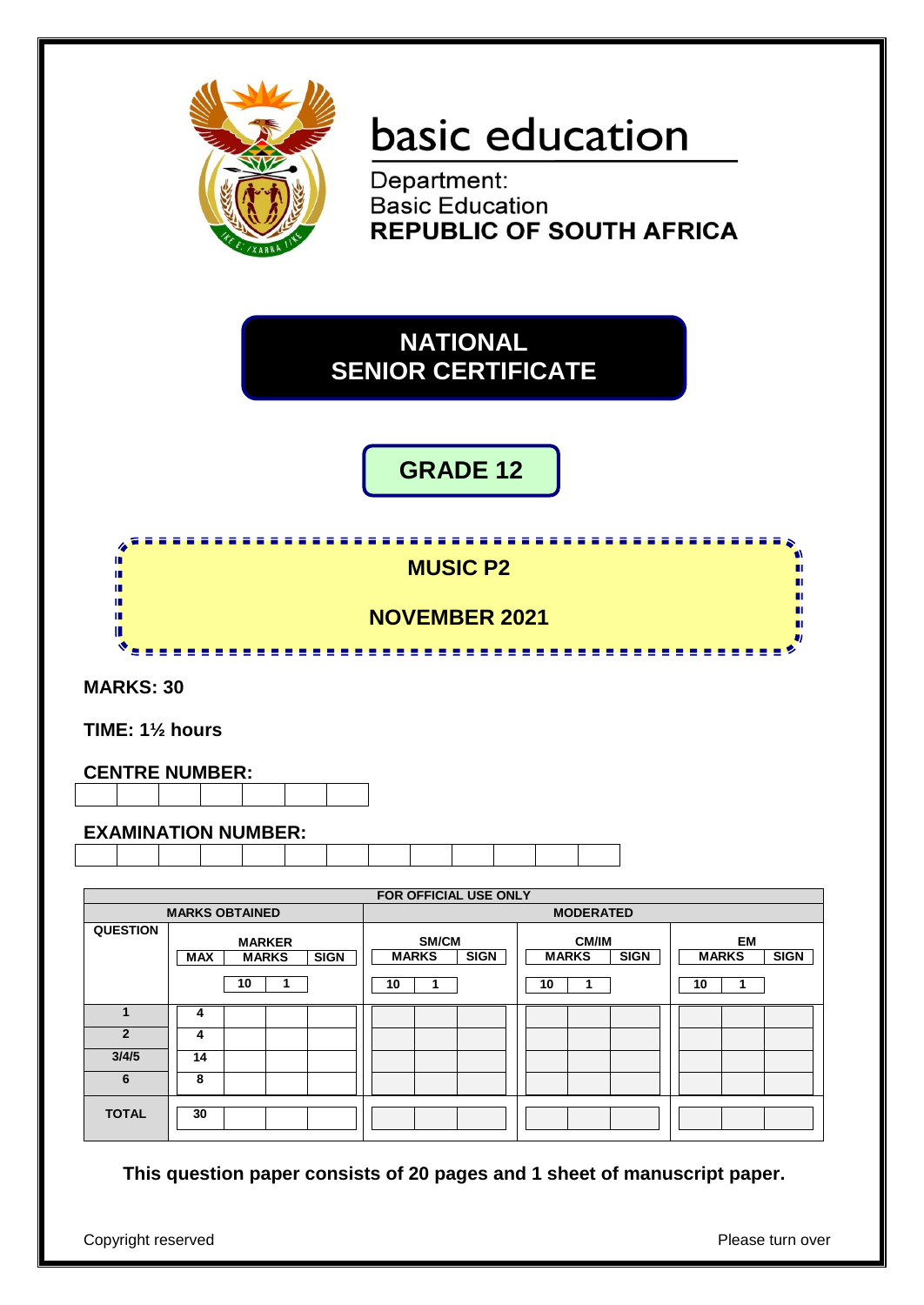#### **INSTRUCTIONS AND INFORMATION**

1. This question paper consists of THREE sections:

> SECTION A: Aural (8) SECTION B: Recognition of Music Concepts (14) SECTION C: Form Analysis (8)

- 2. QUESTION 1, QUESTION 2 and QUESTION 6 are COMPULSORY.
- 3. Also answer QUESTION 3 (Indigenous African Music (IAM)) **OR** QUESTION 4 (JAZZ) **OR** QUESTION 5 (Western Art Music (WAM)).
- 4. Write ALL your answers on this question paper. Use a pencil for music notation and blue or black ink for the other answers.
- 5. This examination will be done while candidates are listening to a CD.
- 6. The music teacher of the centre must conduct the examination in the presence of the invigilator.
- 7. The last page of this question paper is manuscript paper intended for rough work. The candidate must NOT remove this page.
- 8. Candidates may NOT have access to any musical instrument for the duration of this examination.
- 9. Candidates must take note of the mark allocation of each question to provide enough information in their answers.
- 10. Write neatly and legibly.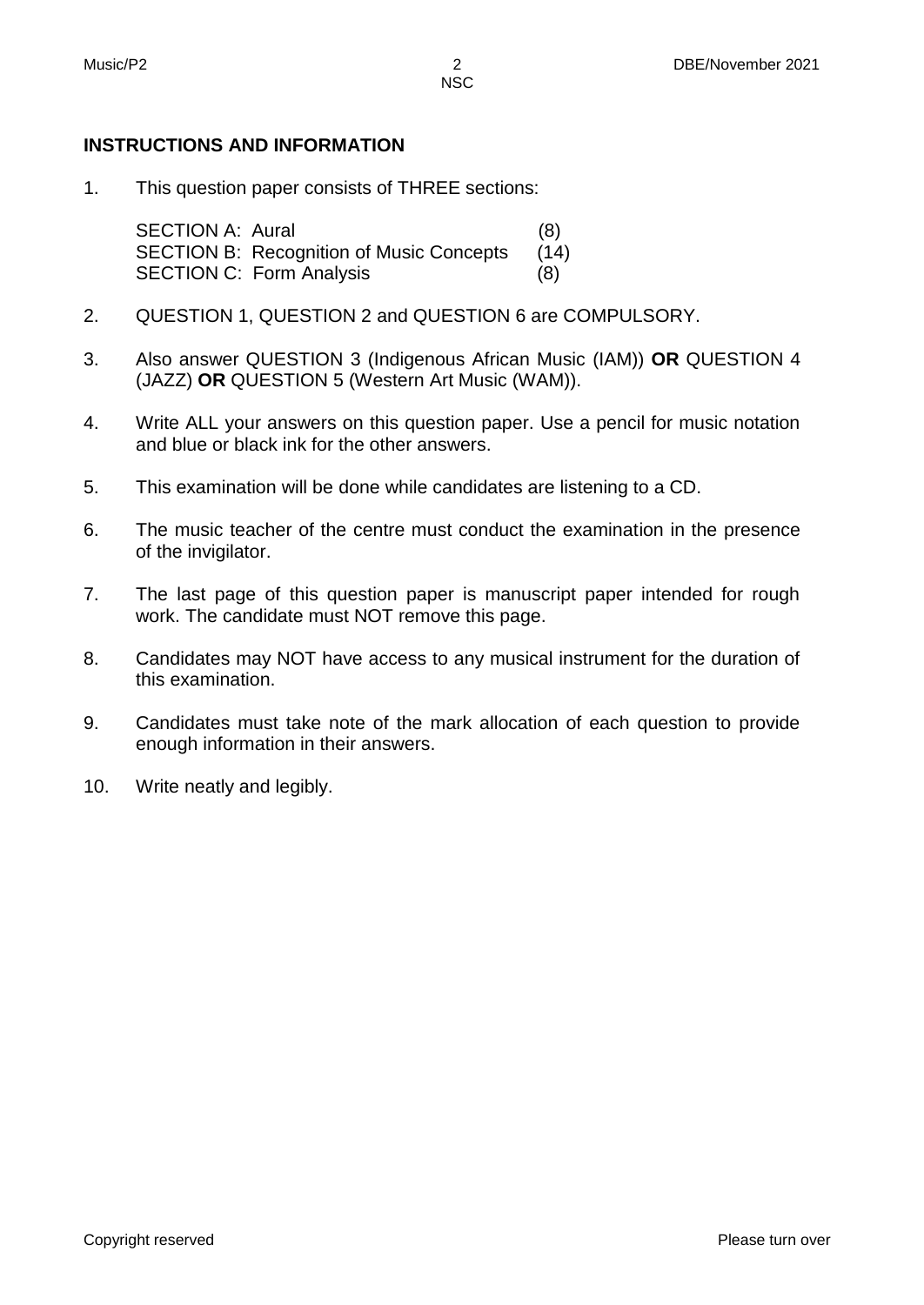- 1. The instructions for the person operating the sound equipment appear in frames.
- 2. The number of each track must be announced clearly each time before it is played.
- 3. Each music extract (track) must be played the number of times specified in the question paper.
- 4. Allow adequate time between tracks to give candidates time to think and write their answers before playing the next track.
- 5. If a school offers more than one stream (Western Art Music (WAM), Jazz, Indigenous African Music (IAM)), the following guidelines must be followed:
	- Each stream must do the examination in a separate venue.
	- Each venue must be equipped with suitable sound equipment.
	- Each venue must have its own CD with music extracts.
	- An invigilator must be present in each venue.
- 6. The tracks have to be played as follows:
	- IAM candidates: Tracks 1 to 19 and Track 42
	- JAZZ candidates: Tracks 1 to 9, Tracks 20 to 30 and Track 42
	- WAM candidates: Tracks 1 to 9 and Tracks 31 to 42
- 7. A battery-powered CD player must be available in case of a power failure.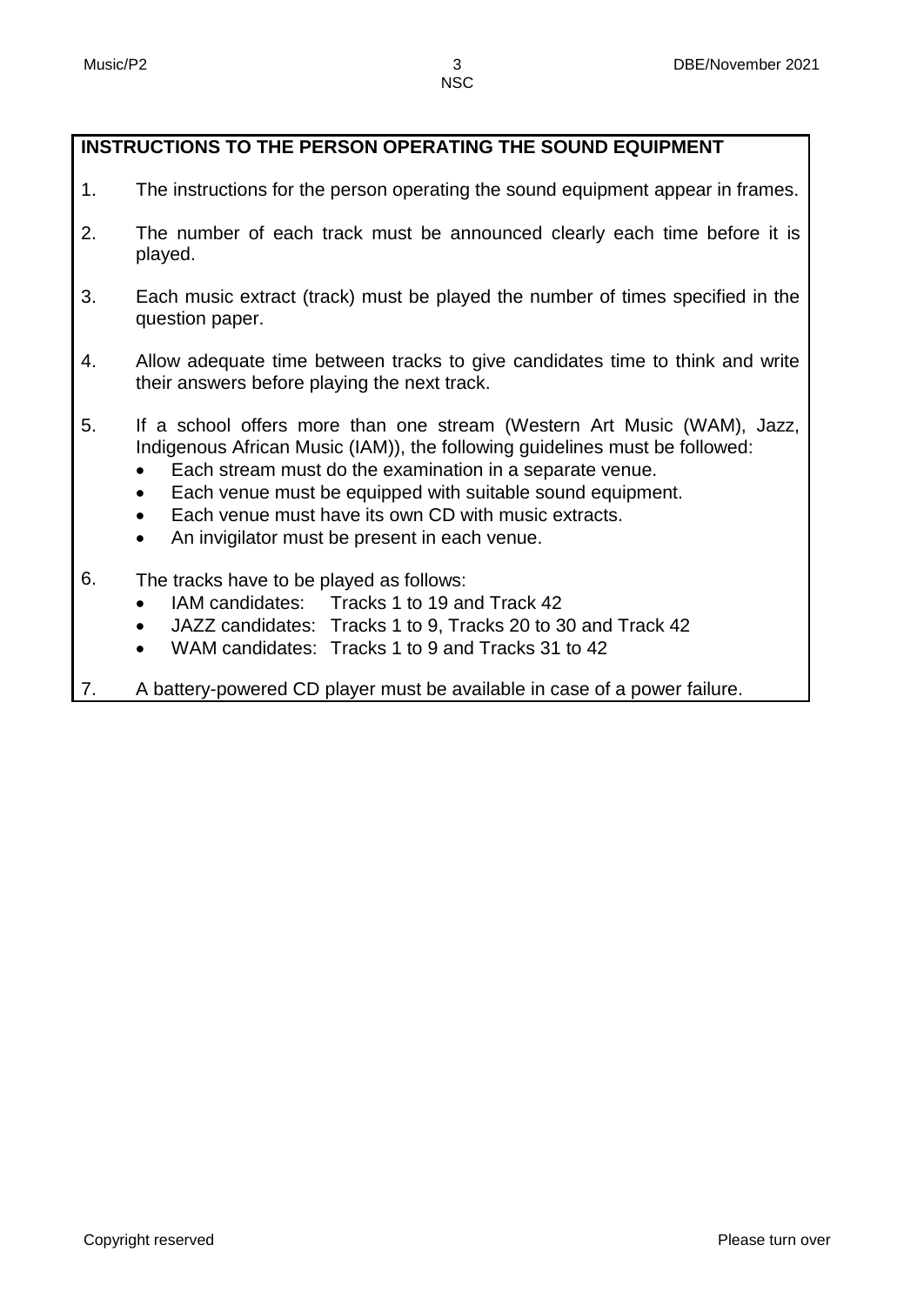#### **SECTION A: AURAL (Compulsory)**

#### **QUESTION 1**

#### Play Track 1 TWICE in succession.

1.1 Notate the rhythm of the missing notes in bars 2 to 3 below.



#### Play Track 1 TWICE again.

Play Track 2 TWICE in succession.

1.2 Notate the missing notes at **(A)** and **(B)**.



Play Track 2 again.

**[4]**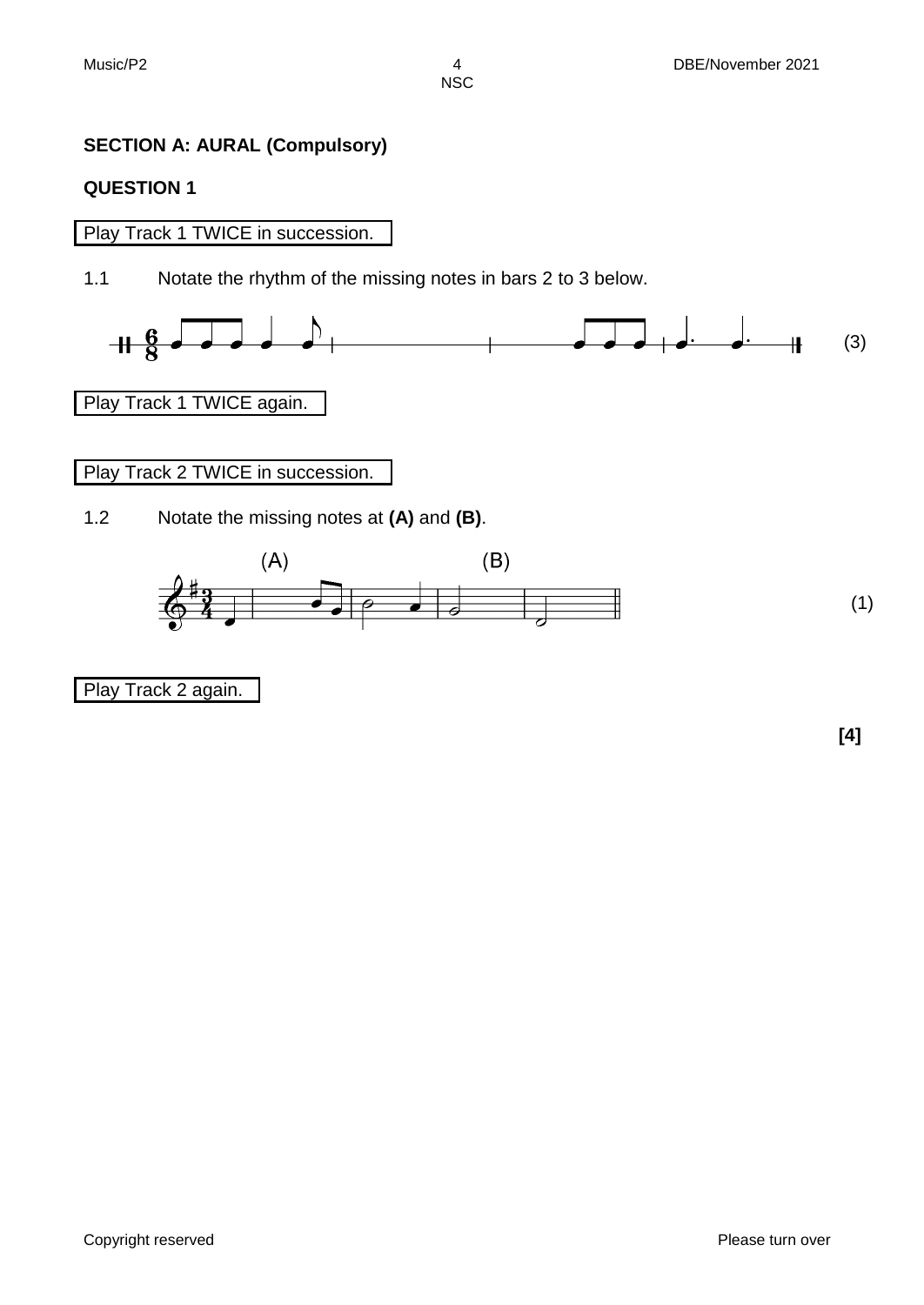#### **QUESTION 2**

2.1 Identify the cadences at the end of each of the following TWO extracts.

|     |                                                                 | Play Track 3 THREE times in succession.                                          |                                    |               |                    |                                             |
|-----|-----------------------------------------------------------------|----------------------------------------------------------------------------------|------------------------------------|---------------|--------------------|---------------------------------------------|
|     | 2.1.1                                                           | Cadence:                                                                         |                                    |               |                    | (1)                                         |
|     |                                                                 | Play Track 4 THREE times in succession.                                          |                                    |               |                    |                                             |
|     | 2.1.2                                                           | Cadence:                                                                         |                                    |               |                    | (1)                                         |
|     |                                                                 | Play Track 5 TWICE in succession.                                                |                                    |               |                    |                                             |
| 2.2 |                                                                 | Identify TWO prominent compositional techniques in this extract.                 |                                    |               |                    |                                             |
|     |                                                                 |                                                                                  |                                    |               |                    | (2)                                         |
| 2.3 |                                                                 | Answer the following questions by making a cross $(X)$ in the appropriate block. |                                    |               |                    |                                             |
|     | Play Track 6 ONCE.                                              |                                                                                  |                                    |               |                    |                                             |
|     | 2.3.1                                                           | Identify the genre/style of this music extract.                                  |                                    |               |                    |                                             |
|     |                                                                 | Bebop                                                                            | <b>Blues</b>                       | Ragtime       | <b>Dixieland</b>   | (1)                                         |
|     | Play Track 7 ONCE.                                              |                                                                                  |                                    |               |                    |                                             |
|     | 2.3.2                                                           | Which term best describes the rhythmic feel in this extract?                     |                                    |               |                    |                                             |
|     |                                                                 | Irregular                                                                        | Straight                           | Swing         | Polyrhythmic       | (1)                                         |
|     | Play Track 8 ONCE.                                              |                                                                                  |                                    |               |                    |                                             |
|     | Which term best describes the use of rhythmic texture?<br>2.3.3 |                                                                                  |                                    |               |                    |                                             |
|     |                                                                 | Irregular rhythm                                                                 | Polyrhythmic                       | Monorhythmic  | Free rhythm        | (1)                                         |
|     | Play Track 9 ONCE.                                              |                                                                                  |                                    |               |                    |                                             |
|     | 2.3.4                                                           | Which ONE of the following describes the time signature?                         |                                    |               |                    |                                             |
|     |                                                                 | Simple<br>quadruple                                                              | Compound<br>$\frac{4}{4}$<br>duple | $\frac{6}{8}$ | Compound<br>triple | $\frac{9}{8}$<br>(1)<br>$(8 \div 2)$<br>[4] |
|     |                                                                 |                                                                                  |                                    |               |                    |                                             |

**TOTAL SECTION A: 8**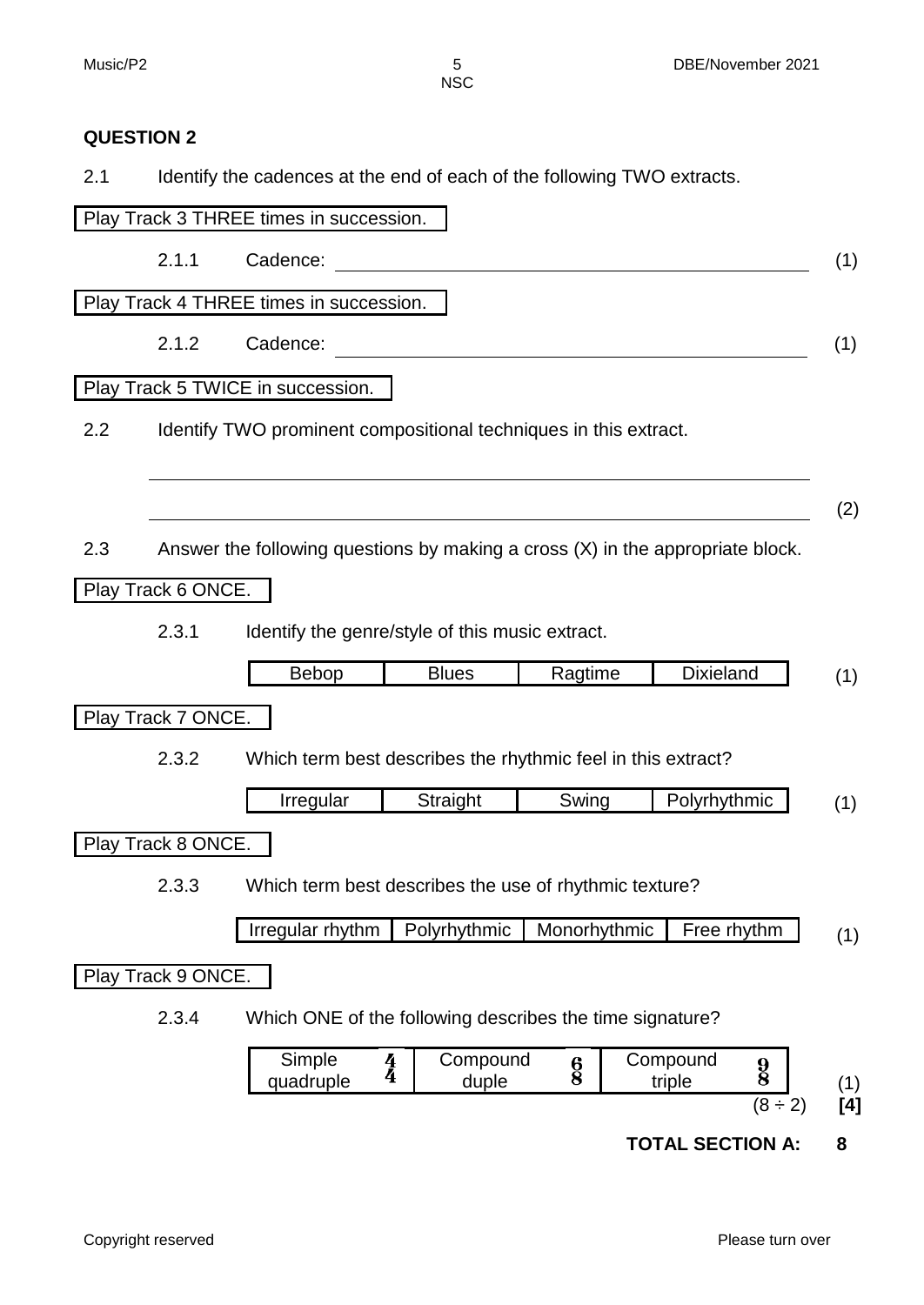#### **SECTION B: RECOGNITION OF MUSIC CONCEPTS**

#### **Answer QUESTION 3 (IAM) OR QUESTION 4 (JAZZ) OR QUESTION 5 (WAM).**

#### **QUESTION 3: INDIGENOUS AFRICAN MUSIC (IAM)**

Listen to the following tracks and answer the questions that follow.

#### Play Track 10 TWICE in succession.

3.1 Indicate THREE items in COLUMN A that relate to the music in Track 10. Make a cross (X) in THREE appropriate blocks.

| <b>COLUMN A</b> | <b>ANSWER</b> |
|-----------------|---------------|
| <b>SATB</b>     |               |
| Major tonality  |               |
| Cothoza         |               |
| <b>TTBB</b>     |               |
| A cappella      |               |
| Improvisation   |               |
| Chord cycle     |               |
| Izibongo        |               |

Play Track 11 TWICE in succession.

3.2 Indicate THREE items in COLUMN A that relate to the music in Track 11. Make a cross (X) in THREE appropriate blocks.

| <b>COLUMN A</b>             | <b>ANSWER</b> |
|-----------------------------|---------------|
| Minor key                   |               |
| Concertina                  |               |
| Single-part texture         |               |
| Repetitive accompaniment    |               |
| Ascending melodic sequences |               |
| Uhadi accompaniment         |               |
| Two-chord cycle             |               |
| Praise poetry               |               |

 $\overline{a}$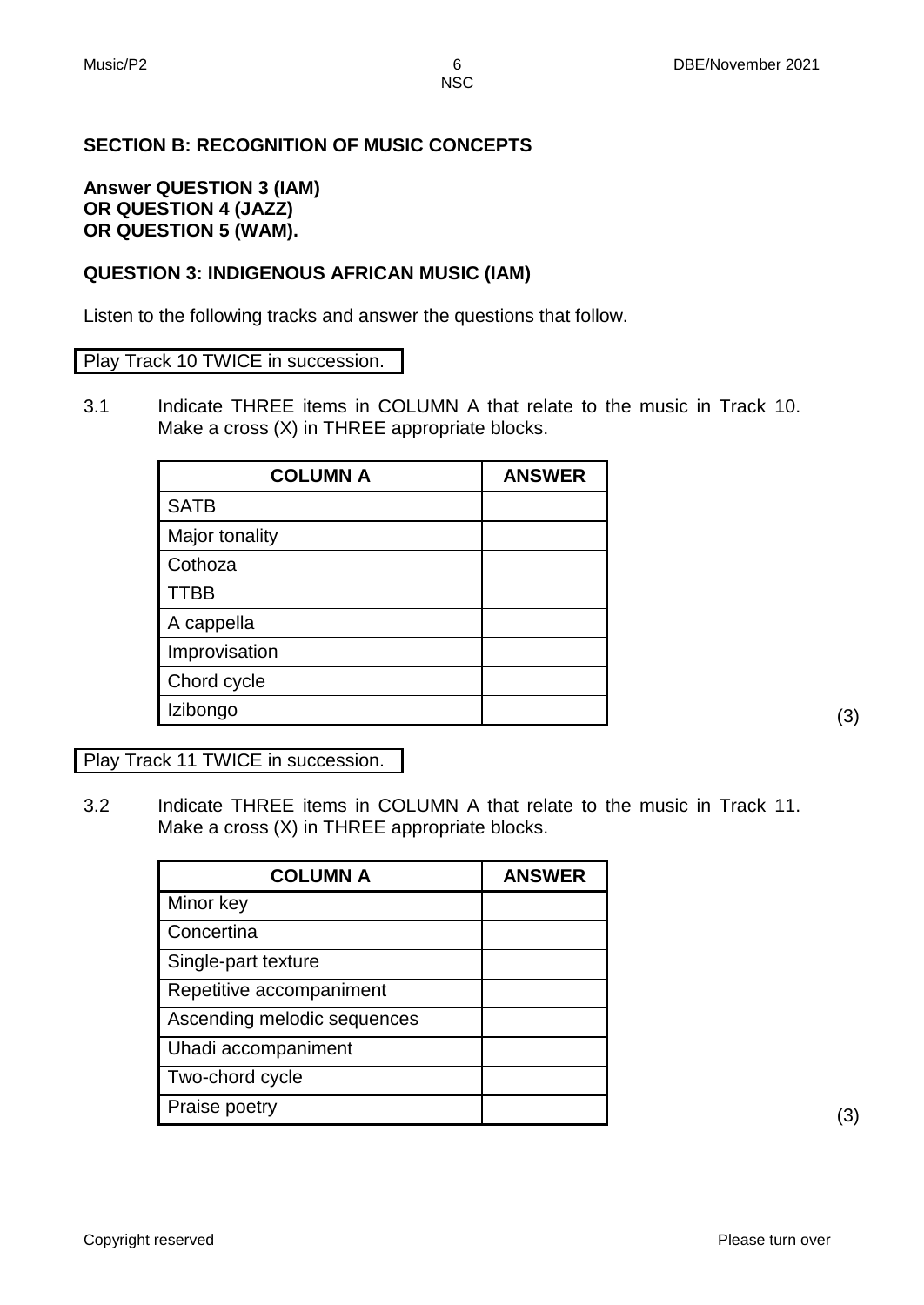#### Play Track 12 TWICE in succession.

3.3 Identify the THREE features (3.3.1 to 3.3.3) heard in this extract.

3.3.1 Vocal technique: 3.3.2 Compositional technique: 3.3.3 Aerophone: <u> 1989 - Johann Barnett, fransk politiker (d. 1989)</u>

#### Play Tracks 13 and 14 in succession.

3.4 Compare the TWO extracts according the features below. Write your answers in the spaces provided.

| <b>FEATURE</b> | <b>TRACK 13</b> | <b>TRACK 14</b> |
|----------------|-----------------|-----------------|
| <b>Vocal</b>   |                 |                 |
| technique      |                 |                 |
|                |                 |                 |
|                |                 |                 |
|                |                 |                 |
|                |                 |                 |
|                |                 |                 |
| <b>Harmony</b> |                 |                 |
| (Chords)       |                 |                 |
|                |                 |                 |
|                |                 |                 |
|                |                 |                 |
|                |                 |                 |
|                |                 |                 |

(4)

(3)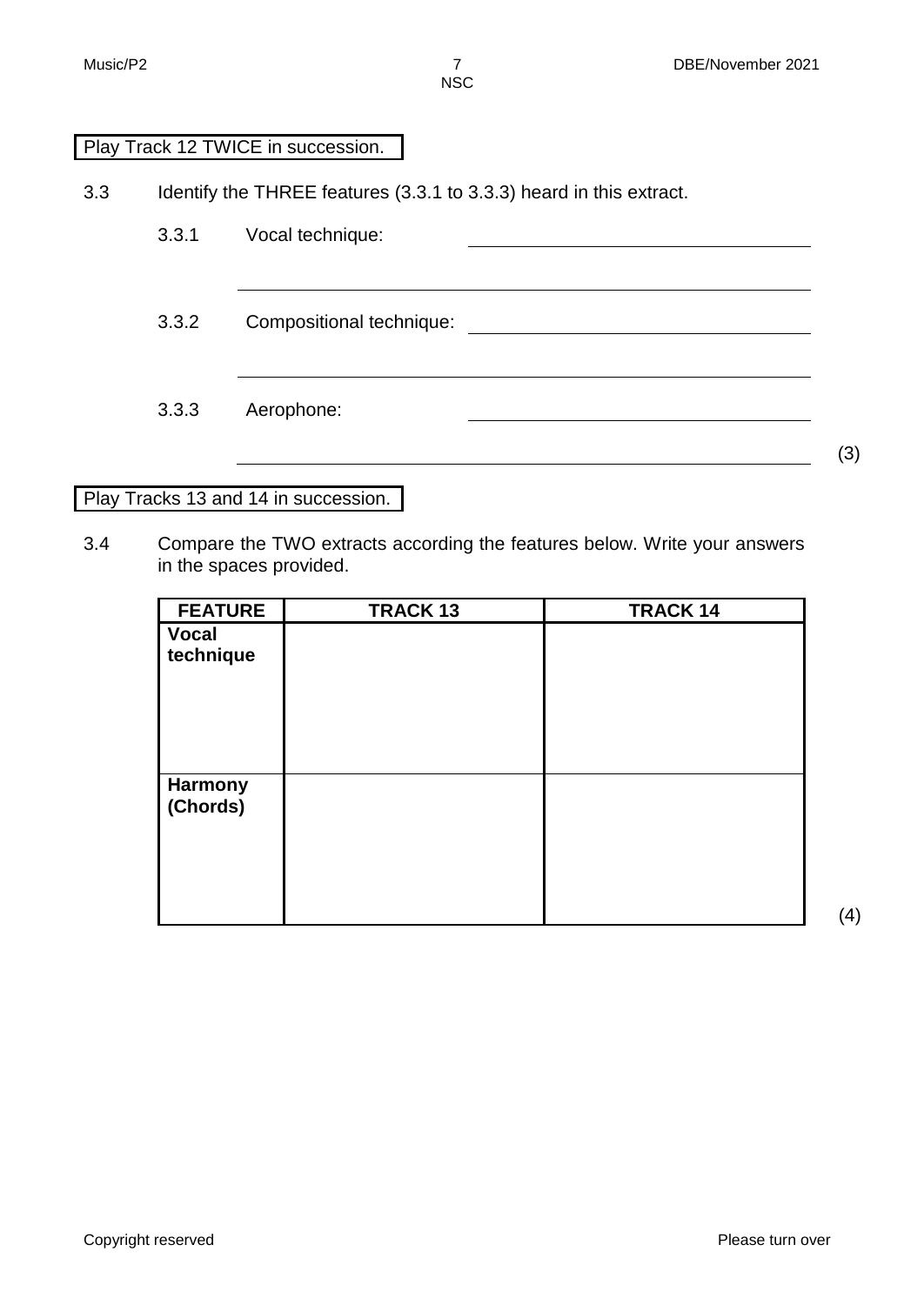| טסוו |
|------|
|      |
|      |
|      |

Play Tracks 15 and 16 in succession.

3.5 Describe ONE feature of the texture and ONE feature of the accompaniment for EACH extract. Write your answers in the spaces provided.

|     |                      | <b>Track 15: Texture</b>                                                                                               |     |
|-----|----------------------|------------------------------------------------------------------------------------------------------------------------|-----|
|     |                      | <b>Track 15: Accompaniment</b>                                                                                         |     |
|     |                      | <b>Track 16: Texture</b>                                                                                               |     |
|     |                      | <b>Track 16: Accompaniment</b>                                                                                         | (4) |
|     | Play Track 17 TWICE. |                                                                                                                        |     |
| 3.6 | 3.6.1                | Name the style that you hear in this extract.                                                                          | (1) |
|     | 3.6.2                | Describe the characteristics of direto/izibongo in this extract.                                                       |     |
|     |                      |                                                                                                                        |     |
|     |                      | <u> 1989 - Johann Stoff, deutscher Stoffen und der Stoffen und der Stoffen und der Stoffen und der Stoffen und der</u> | (3) |
|     | Play Track 18 ONCE.  |                                                                                                                        |     |

3.6.3 Name SIX instruments of the backing band in this extract.

(3)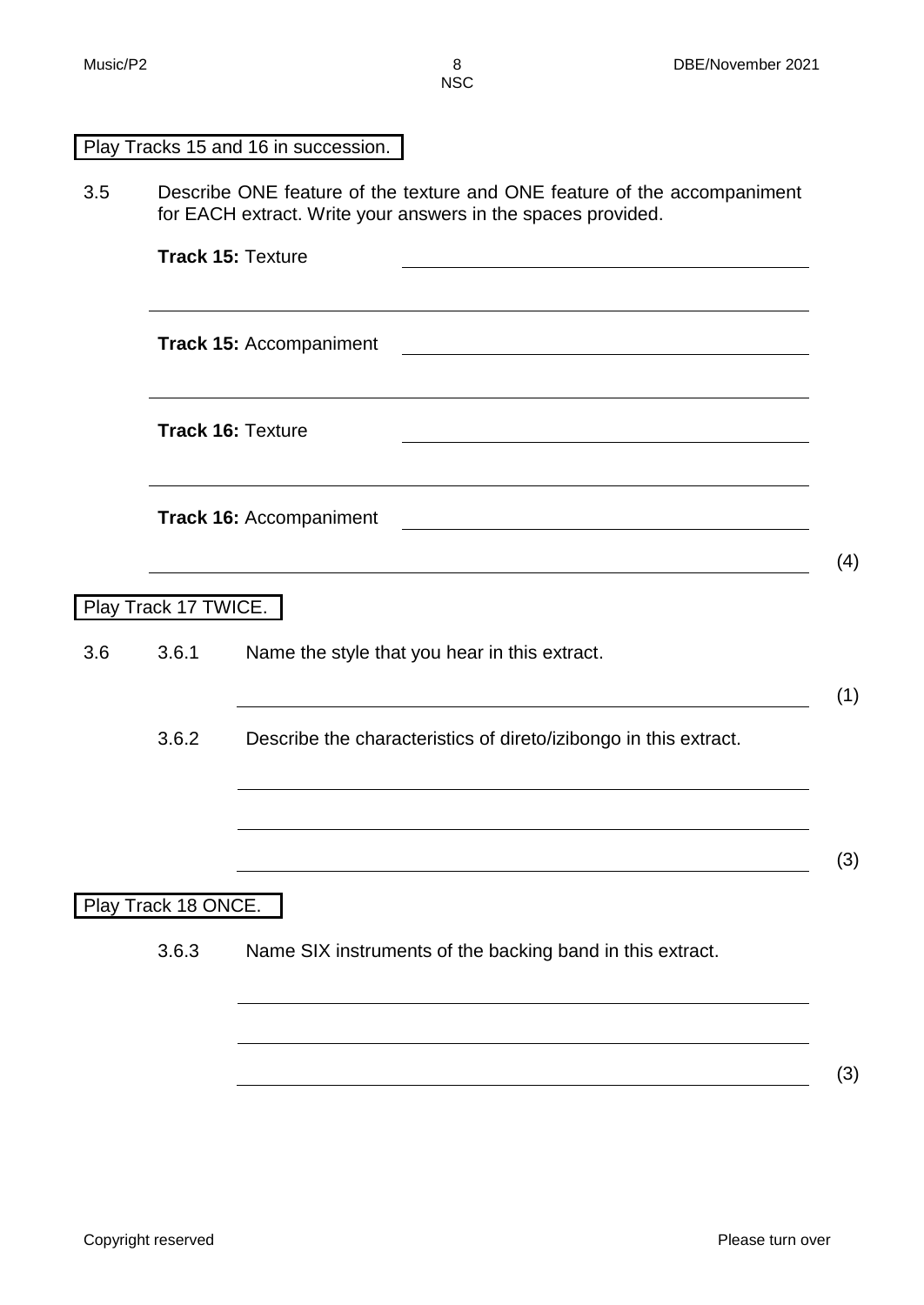(1)

#### Play Track 19 ONCE.

3.7 Name the style that you hear in this extract.

#### Play Track 19 again.

3.8 Indicate THREE items in COLUMN A that you associate with the music that you hear. Make a cross (X) in THREE appropriate blocks.

| <b>COLUMN A</b>                       | <b>ANSWER</b> |               |  |
|---------------------------------------|---------------|---------------|--|
| Vocal scoops                          |               |               |  |
| Repeated vocal phrase                 |               |               |  |
| Isicathamiya                          |               |               |  |
| Singer moves from singing to speaking |               |               |  |
| <b>Ululation</b>                      |               |               |  |
| Izibongo                              |               |               |  |
| Female vocal ensemble accompaniment   |               |               |  |
| Ukuvamba by the lead guitar           |               |               |  |
|                                       |               | $(28 \div 2)$ |  |

**OR**

Copyright reserved **Please** turn over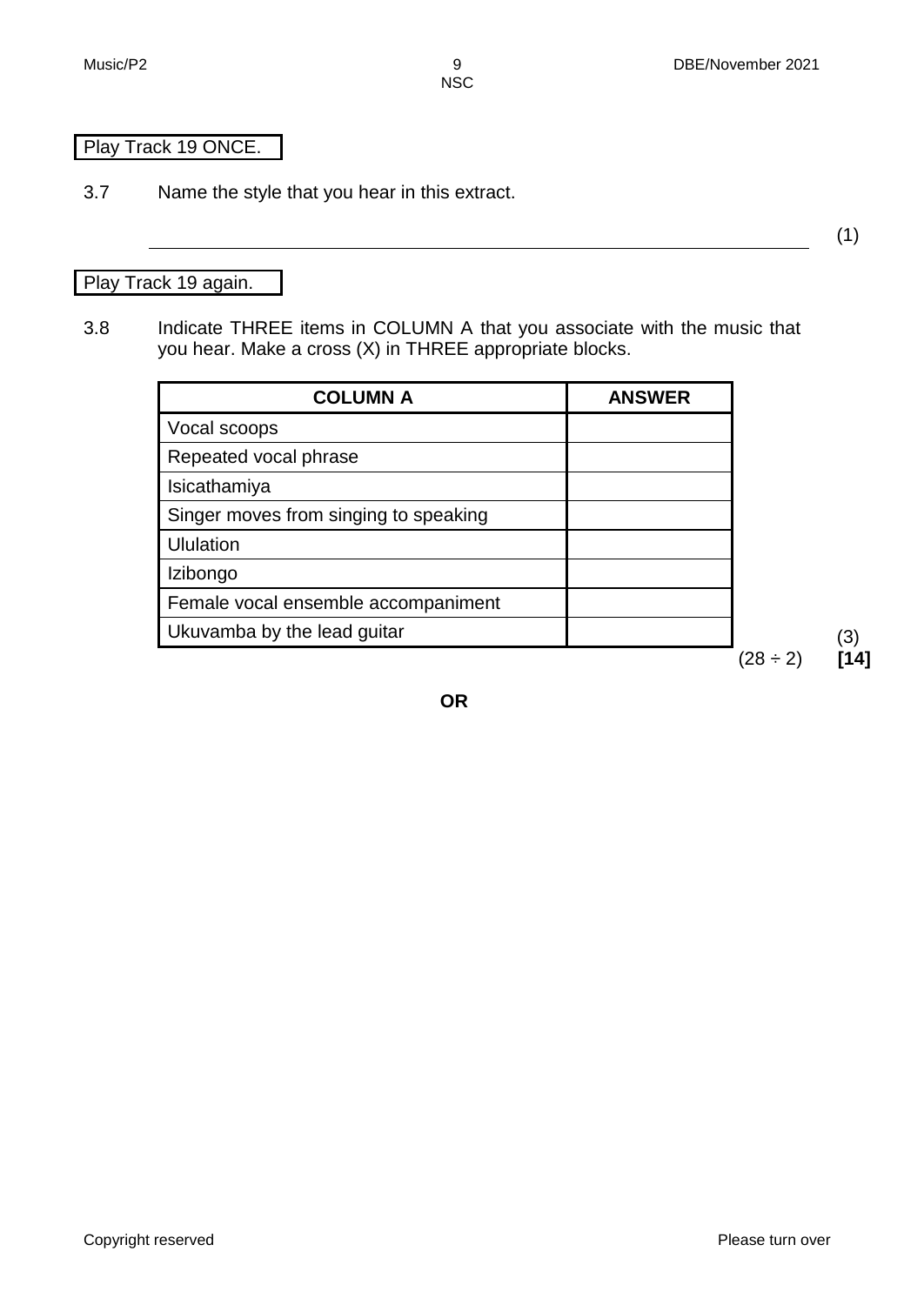#### **QUESTION 4: JAZZ**

Listen to the following tracks and answer the questions that follow.

#### Play Track 20 TWICE in succession.

4.1 Indicate THREE items in COLUMN A that relate to the music in Track 20. Make a cross (X) in THREE appropriate blocks.

| <b>COLUMN A</b>                             | <b>ANSWER</b> |
|---------------------------------------------|---------------|
| Muted trumpet plays the melody              |               |
| Saxophone and trombone play a harmonic vamp |               |
| Chord cycle                                 |               |
| <b>Blues</b>                                |               |
| Tremolo guitar                              |               |
| Big band                                    |               |
| Compound duple                              |               |
| <b>Bebop</b>                                |               |

Play Track 21 TWICE in succession.

4.2 Indicate THREE items in COLUMN A that relate to the music in Track 21. Make a cross (X) in THREE appropriate blocks.

| <b>COLUMN A</b>                        | <b>ANSWER</b> |
|----------------------------------------|---------------|
| Idiophones and membranophones          |               |
| Syncopated melodic line on vibraphone  |               |
| Irregular accents on the marimba       |               |
| Piano                                  |               |
| String section accompaniment           |               |
| Melody in major key on electric guitar |               |
| Simple triple                          |               |
| Monophonic texture                     |               |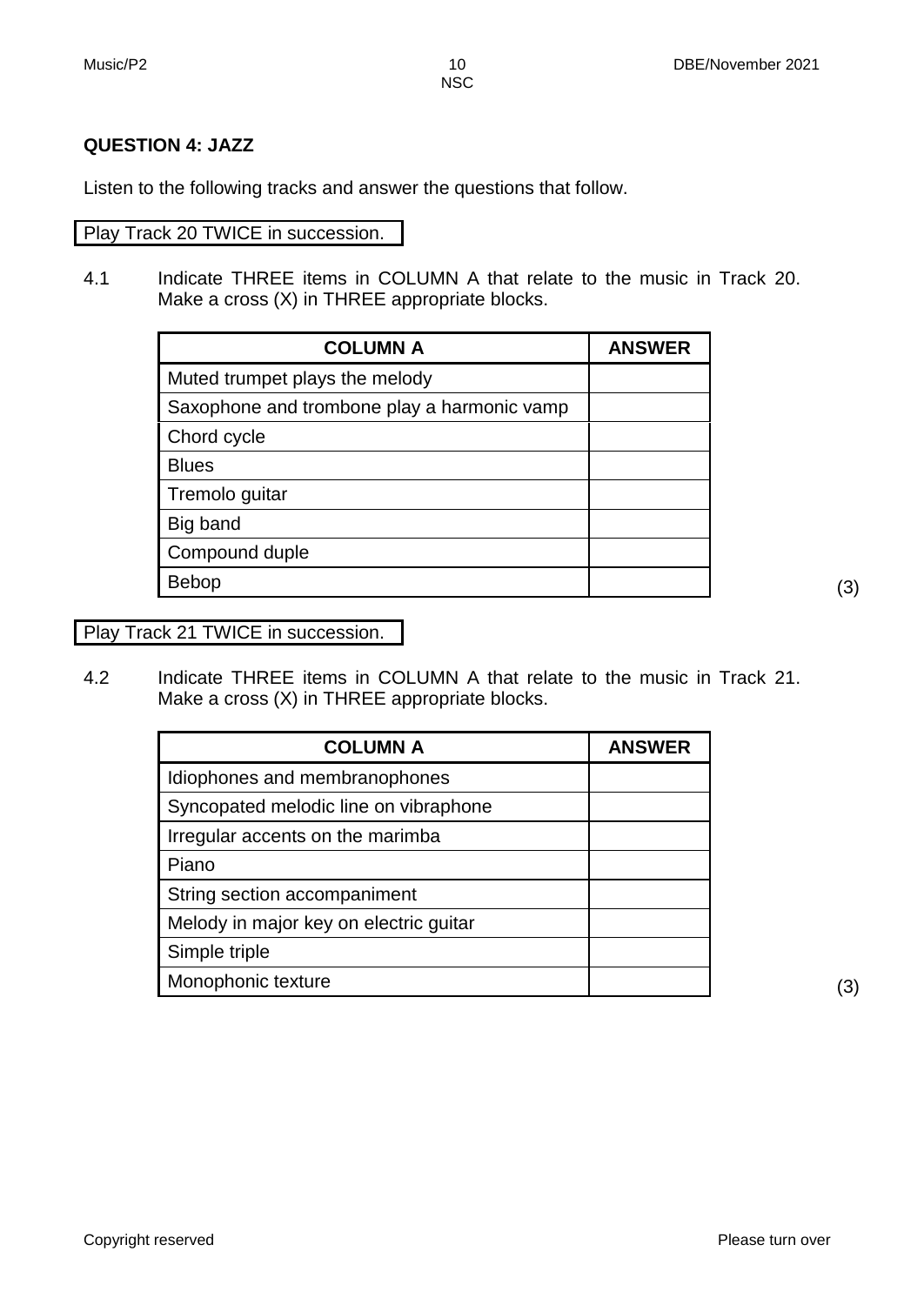#### Play Track 22 TWICE in succession.

4.3 Describe THREE features (4.3.1 to 4.3.3) heard in this extract.

4.3.1 Instrumental accompaniment:

4.3.2 Introduction:

4.3.3 Texture:

Play Tracks 23 and 24 in succession.

4.4 Compare the TWO extracts according to the music elements below. Write your answers in the spaces provided.

| <b>ELEMENT</b> | <b>TRACK 23</b> | <b>TRACK 24</b> |
|----------------|-----------------|-----------------|
| <b>Harmony</b> |                 |                 |
|                |                 |                 |
|                |                 |                 |
|                |                 |                 |
|                |                 |                 |
|                |                 |                 |
| Rhythm         |                 |                 |
|                |                 |                 |
|                |                 |                 |
|                |                 |                 |
|                |                 |                 |
|                |                 |                 |

(3)

(4)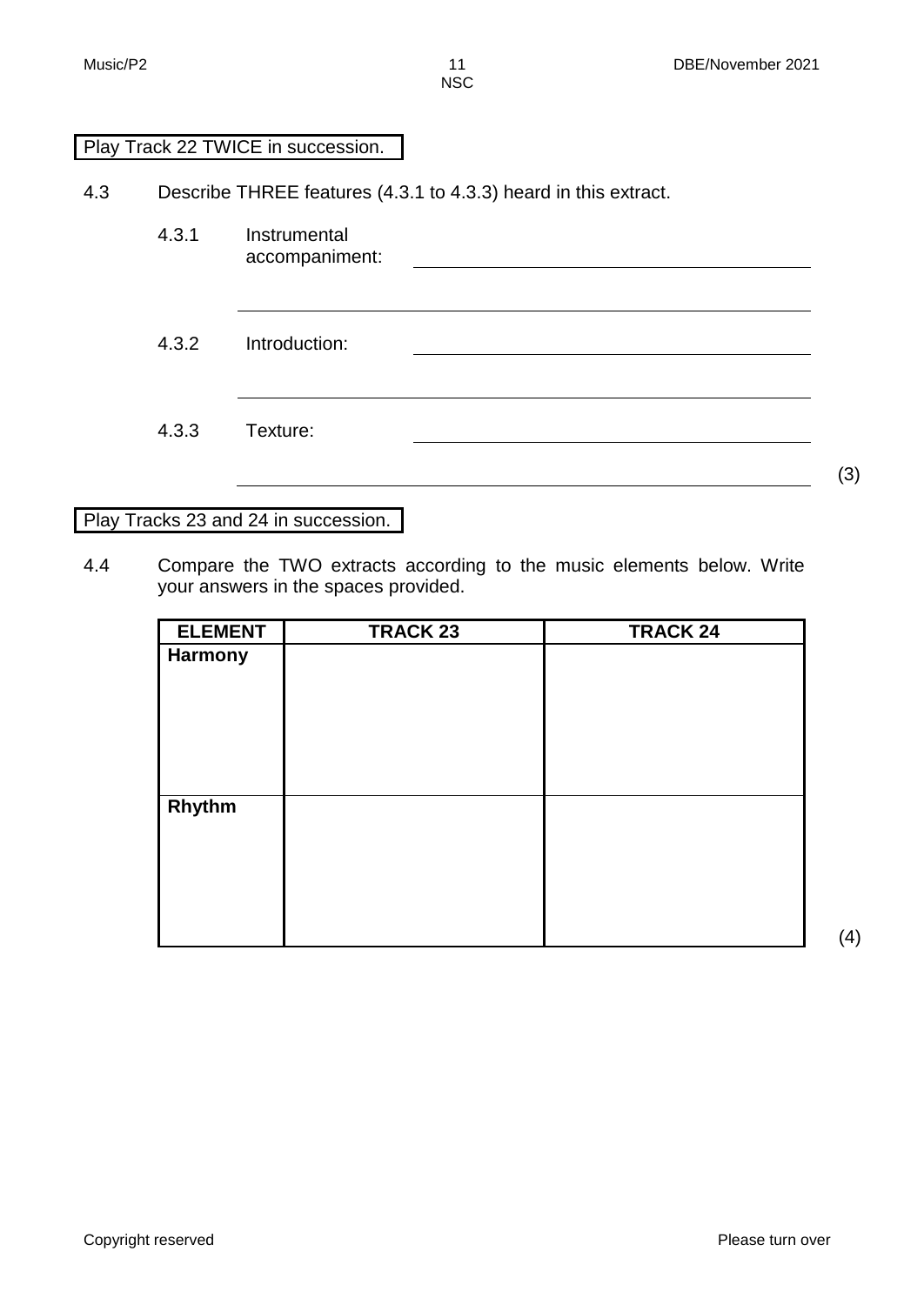|     |                      | Play Tracks 25 and 26 in succession.                                                                |
|-----|----------------------|-----------------------------------------------------------------------------------------------------|
| 4.5 |                      | Describe TWO features of the melody for EACH extract. Write your answers<br>in the spaces provided. |
|     |                      | Track 25: Melody                                                                                    |
|     |                      |                                                                                                     |
|     |                      |                                                                                                     |
|     |                      |                                                                                                     |
|     |                      | Track 26: Melody                                                                                    |
|     |                      | <u> 1989 - Johann Barn, amerikansk politiker (d. 1989)</u>                                          |
|     |                      |                                                                                                     |
|     |                      |                                                                                                     |
|     |                      |                                                                                                     |
|     | Play Track 27 TWICE. |                                                                                                     |
| 4.6 | 4.6.1                | Name the style that you hear in this extract.                                                       |
|     | 4.6.2                | Describe the use of melody in this extract.                                                         |
|     |                      |                                                                                                     |
|     |                      |                                                                                                     |
|     |                      |                                                                                                     |
|     | Play Track 28 ONCE.  |                                                                                                     |
|     | 4.6.3                | Describe the function of the clarinet in this extract.                                              |
|     |                      |                                                                                                     |
|     | Play Track 28 again. |                                                                                                     |
|     | 4.6.4                | Besides the clarinet, name FOUR other instruments of the backing<br>band in this extract.           |
|     |                      |                                                                                                     |
|     |                      |                                                                                                     |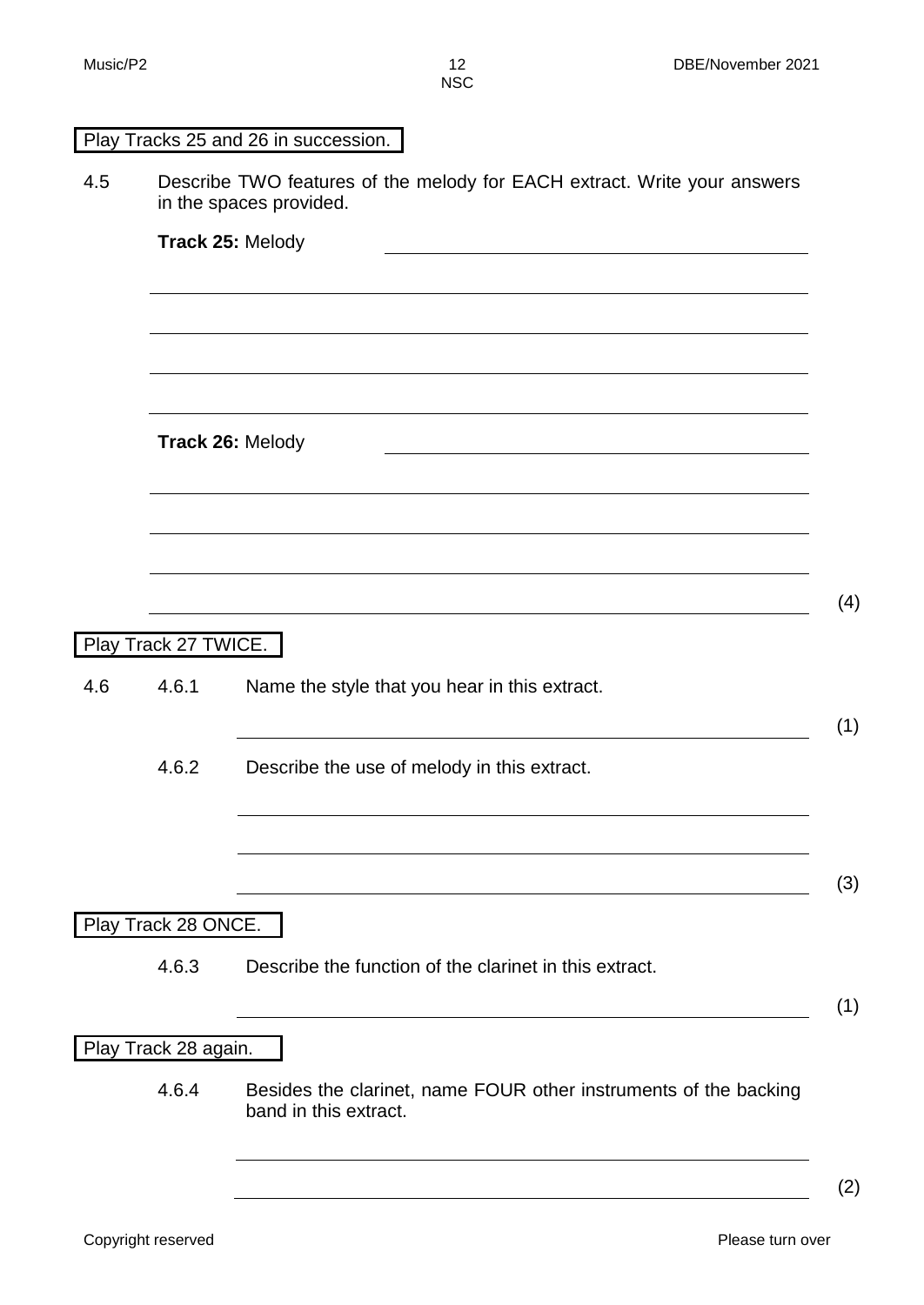#### Play Track 29 ONCE.

4.7 Indicate THREE items in COLUMN A that you associate with the music that you hear. Make a cross (X) in THREE appropriate blocks.

| <b>COLUMN A</b>                  | <b>ANSWER</b> |
|----------------------------------|---------------|
| Saxophone and flute introduction |               |
| Big band                         |               |
| <b>Bebop</b>                     |               |
| 12-bar blues                     |               |
| Short irregular phrases          |               |
| The Jazz Pioneers                |               |
| Trumpet                          |               |
| <b>Walking bass</b>              |               |

#### Play Track 30 ONCE.

4.8 Identify the time signature in this extract.

 $(1)$ <br>[14]  $(28 \div 2)$ 

**OR**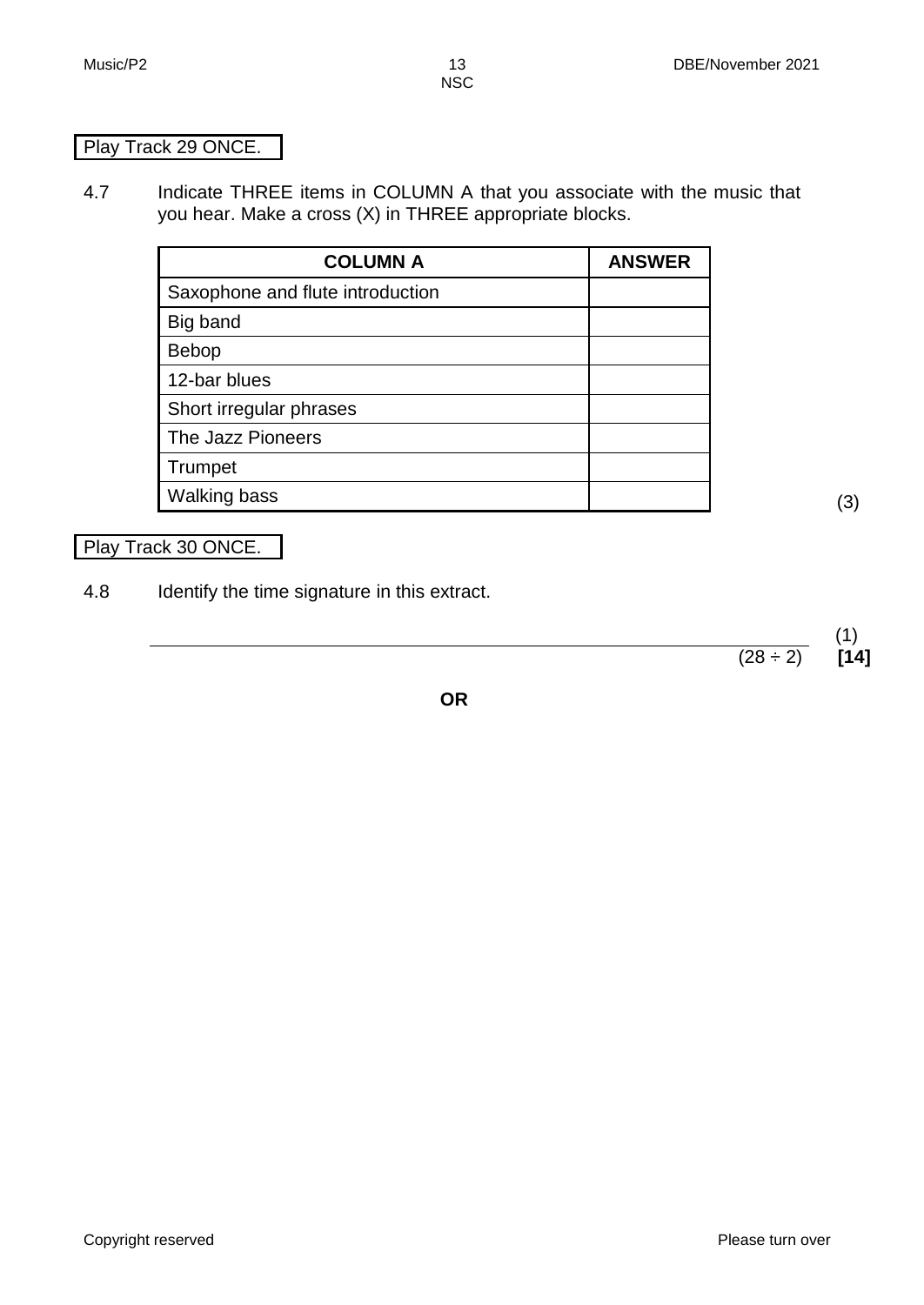#### **QUESTION 5: WESTERN ART MUSIC (WAM)**

Listen to the following tracks and answer the questions that follow.

#### Play Track 31 TWICE in succession.

5.1 Indicate THREE items in COLUMN A that relate to the music in Track 31. Make a cross (X) in THREE appropriate blocks.

| <b>COLUMN A</b>             | <b>ANSWER</b> |
|-----------------------------|---------------|
| Symphonic                   |               |
| Stringendo                  |               |
| Allegro                     |               |
| Romantic period             |               |
| String orchestra            |               |
| Second subject in major key |               |
| Concerto                    |               |
| <b>Classical period</b>     |               |

Play Track 32 TWICE in succession.

5.2 Indicate THREE items in COLUMN A that relate to the music in Track 32. Make a cross (X) in THREE appropriate blocks.

| <b>COLUMN A</b>             | <b>ANSWER</b> |
|-----------------------------|---------------|
| Pesante                     |               |
| Impressionistic period      |               |
| <b>Brass introduction</b>   |               |
| TΒ                          |               |
| Syncopation in melodic line |               |
| Orchestral tutti            |               |
| Fortissimo introduction     |               |
| <b>Melismas</b>             |               |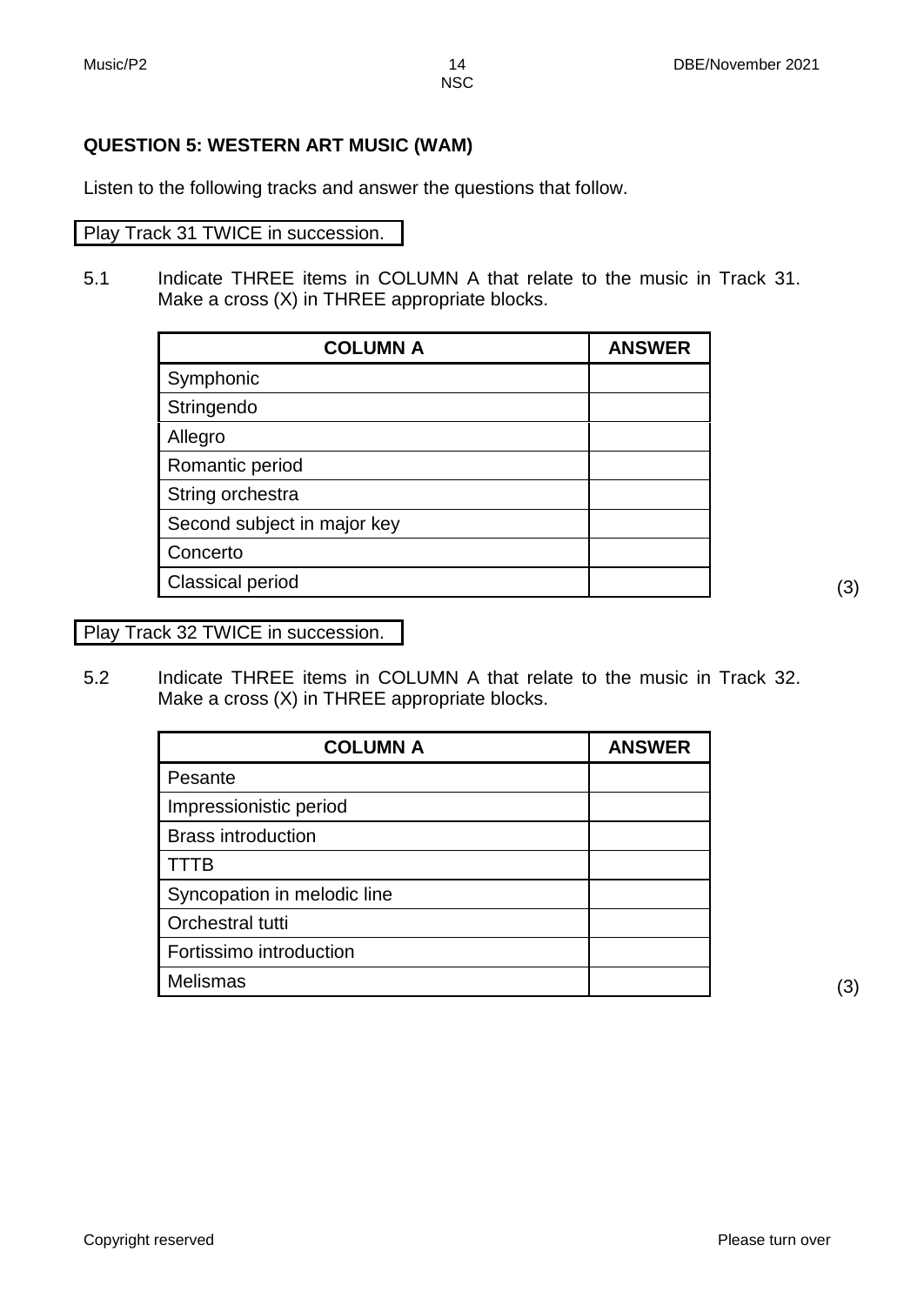#### Play Track 33 TWICE in succession.

5.3 Describe THREE features (5.3.1 to 5.3.3) heard in this extract.

- 5.3.1 Most prominent compositional feature:
- 5.3.2 Romantic feature:
- 5.3.3 Phrases:

(3)

#### 5.4 Answer the following questions.

Play Tracks 34 and 35 in succession.

5.4.1 Compare the TWO extracts according to the given music elements. Write your answers in the spaces provided.

| <b>ELEMENT</b> | <b>TRACK 34</b> | <b>TRACK 35</b> |
|----------------|-----------------|-----------------|
| <b>Time</b>    |                 |                 |
| signature      |                 |                 |
|                |                 |                 |
|                |                 |                 |
|                |                 |                 |
|                |                 |                 |
| <b>Texture</b> |                 |                 |
|                |                 |                 |
|                |                 |                 |
|                |                 |                 |
|                |                 |                 |
|                |                 |                 |

(4)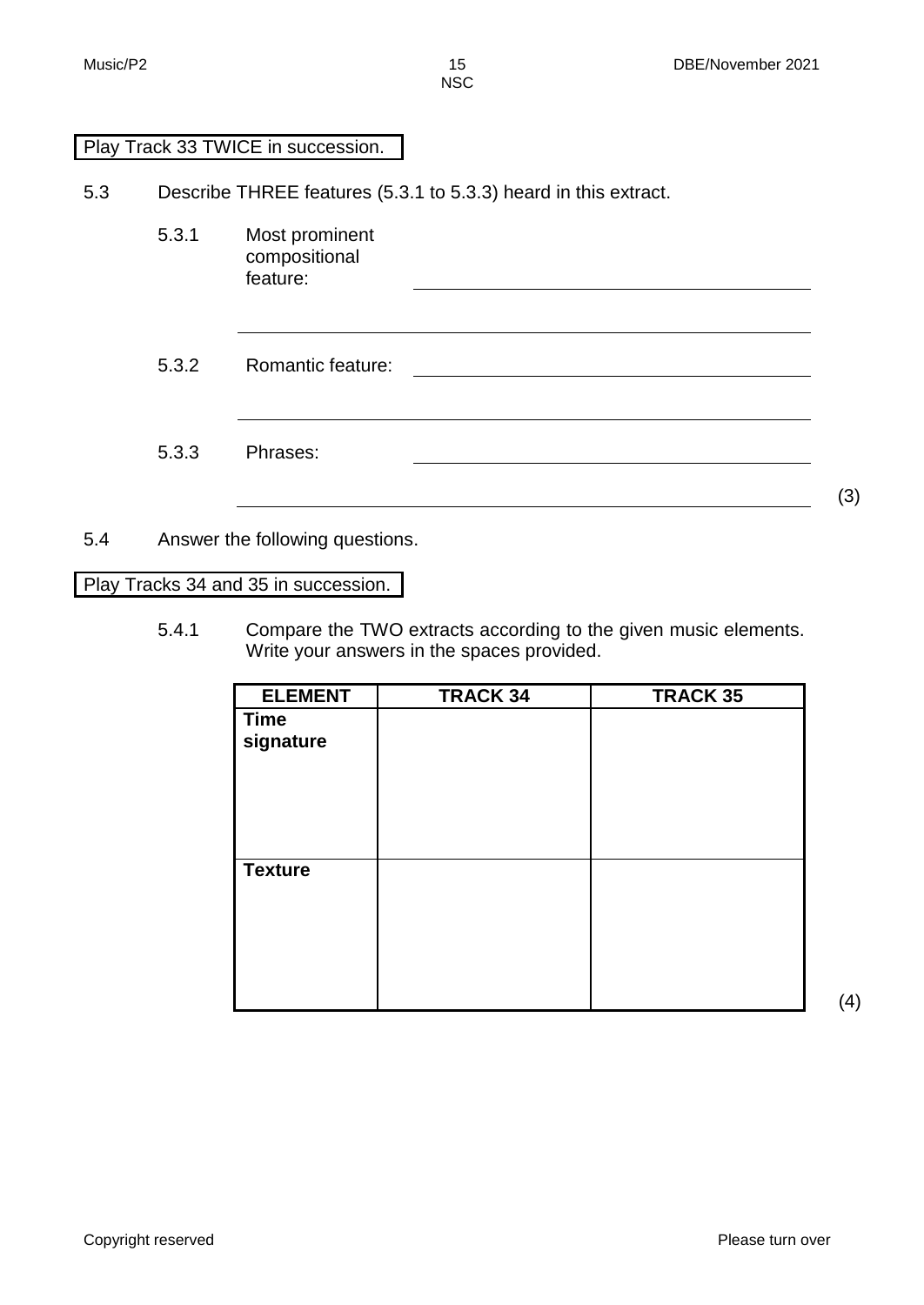|     |                      | Play Tracks 36 and 37 in succession.                                                                                           |
|-----|----------------------|--------------------------------------------------------------------------------------------------------------------------------|
|     | 5.4.2                | Compare the TWO extracts according to the given music elements.<br>Write your answers in the space provided.<br>Track 36: Mood |
|     |                      |                                                                                                                                |
|     |                      | <b>Track 36: Articulation</b><br><u> 2000 - Jan James Barnett, fransk politik (d. 1882)</u>                                    |
|     |                      | <b>Track 37: Mood</b><br><u> 1989 - Johann Stoff, amerikansk politiker (d. 1989)</u>                                           |
|     |                      | <b>Track 37: Articulation</b><br>(4)                                                                                           |
|     |                      | Play Track 38 TWICE in succession.                                                                                             |
| 5.5 | 5.5.1                | Name the character who sings in this extract.<br>(1)                                                                           |
|     | 5.5.2                | Name the voice type that you hear in this extract.<br>(1)                                                                      |
|     | 5.5.3                | Identify the woodwind instrument with a high pitch that you hear in<br>this extract.<br>(1)                                    |
|     | Play Track 38 again. |                                                                                                                                |
|     | 5.5.4                | Briefly describe the accompaniment of this aria.                                                                               |
|     |                      | (1)                                                                                                                            |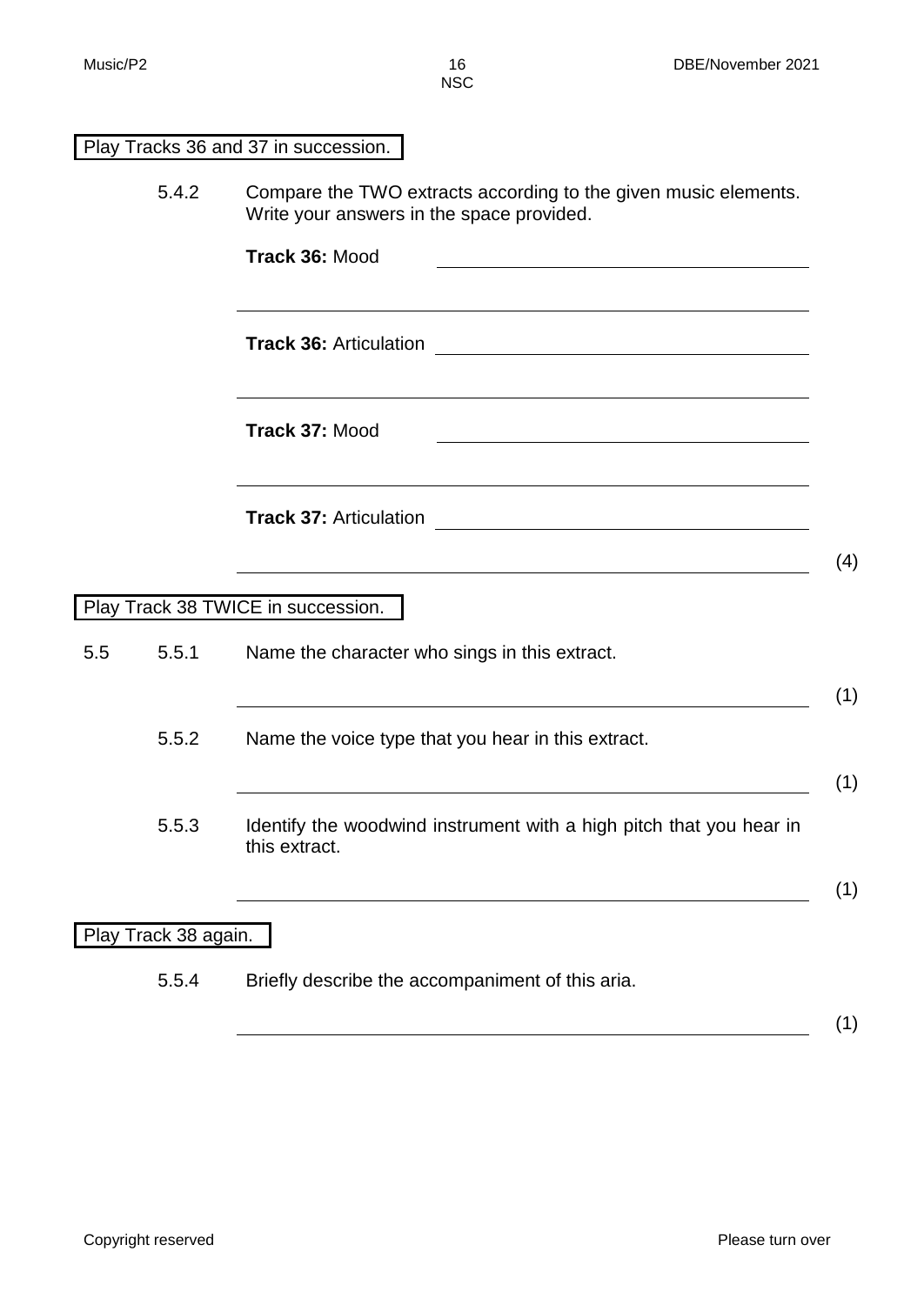#### Play Track 39 TWICE.

5.6 Choose THREE statements in COLUMN A that best describe the music that you hear. Make a cross (X) in THREE appropriate blocks.

| <b>COLUMN A</b>                        | <b>ANSWER</b> |
|----------------------------------------|---------------|
| Theme played by the cellos initially   |               |
| Motives played by the lower woodwinds  |               |
| Cantabile melodies                     |               |
| Minor tonality                         |               |
| Clarinet and oboe play solo passages   |               |
| <b>Tranquillo section</b>              |               |
| Codetta section                        |               |
| Violins play the theme the second time |               |

#### Play Track 40 TWICE.

5.7 Describe the melody of the extract.

#### Play Track 41 TWICE.

5.8 Describe the accompaniment in this extract.

(3)

**TOTAL SECTION B: 14**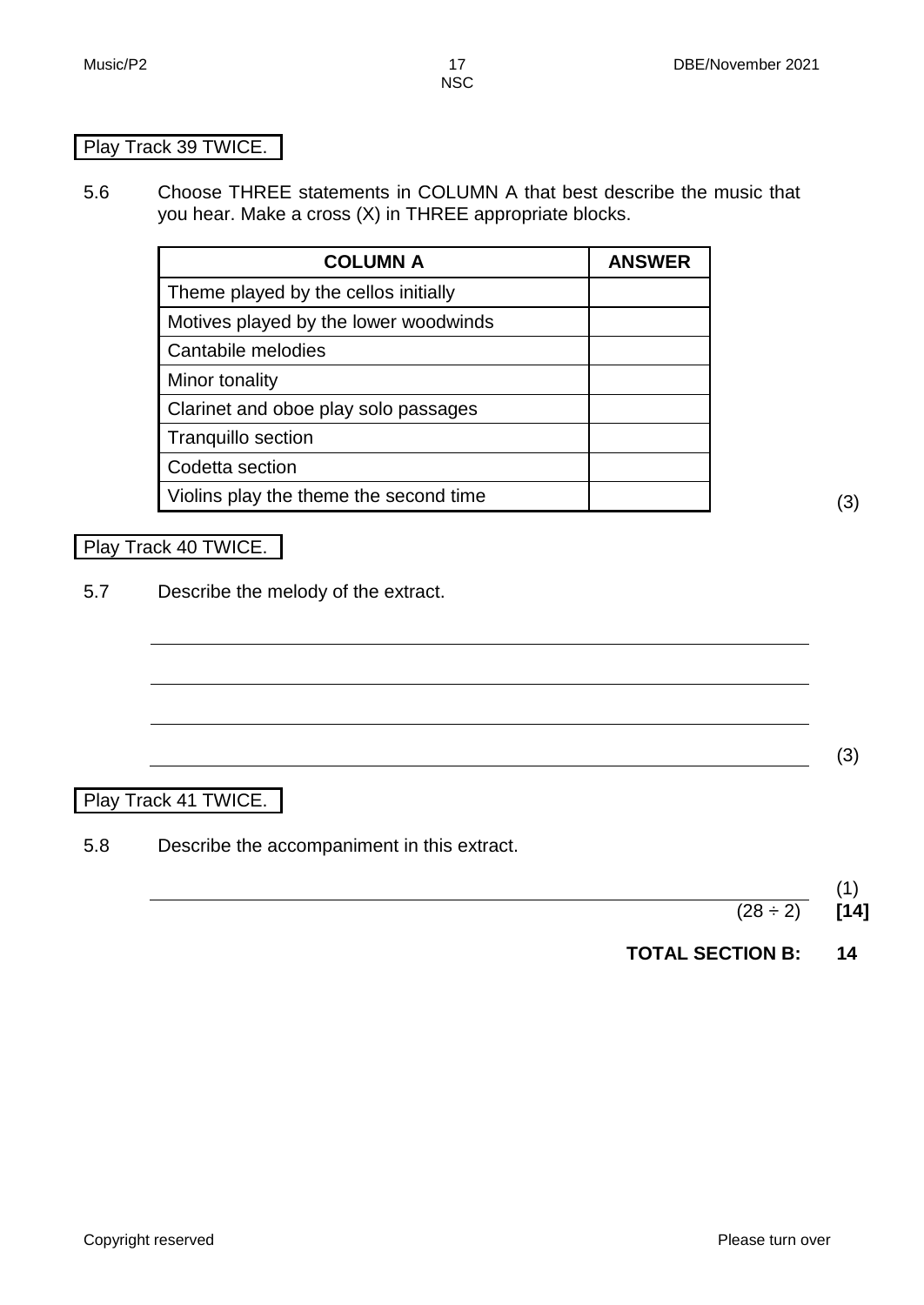#### **SECTION C: FORM ANALYSIS (Compulsory) QUESTION 6**

Read and study the questions for ONE minute.

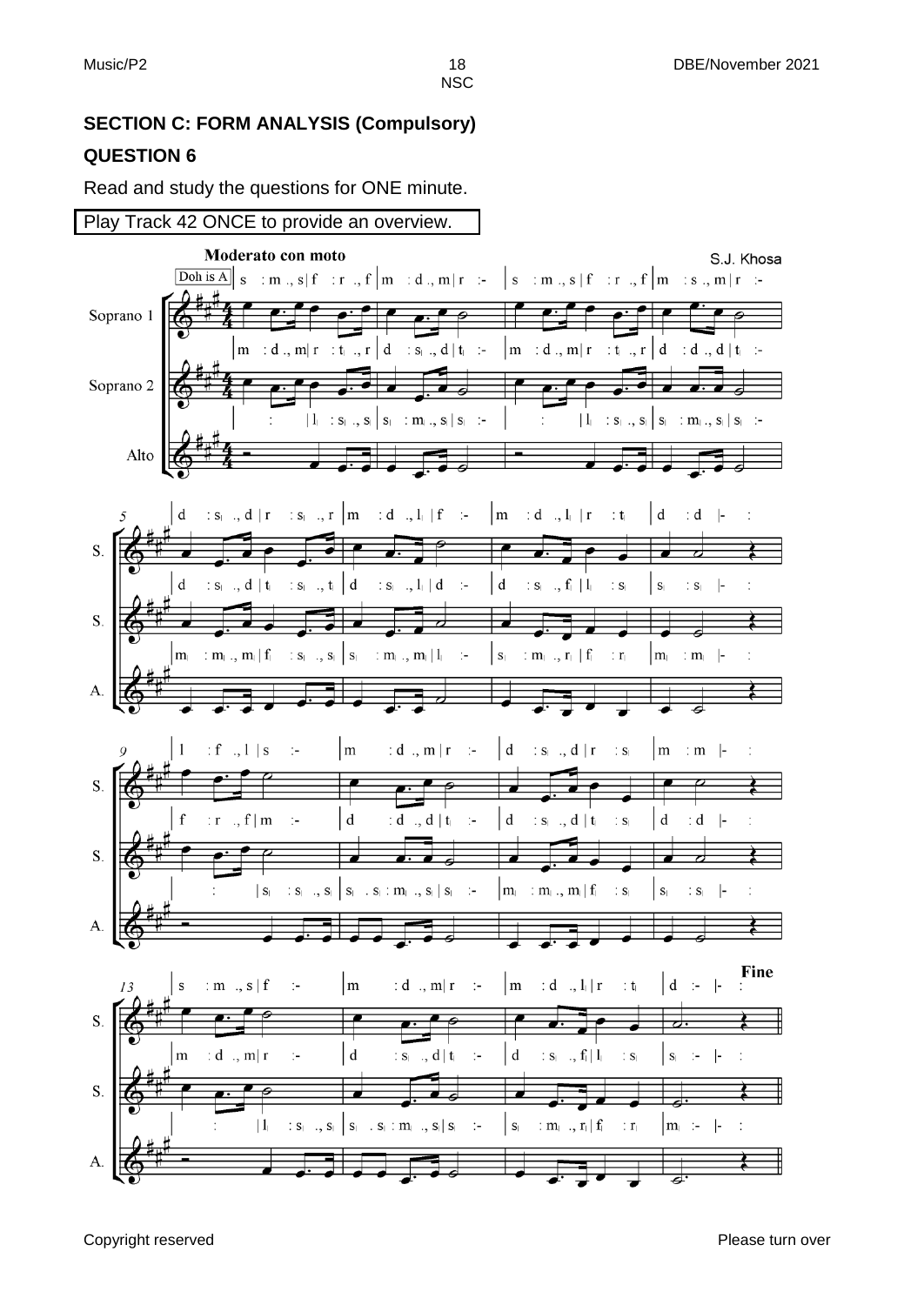

Play Track 42 again.

6.1 Name the overall form type of this piece.

(1)

6.2 Motivate your answer to QUESTION 6.1 by giving a schematic layout of the form. Create rows in the table below and indicate EACH section with its correlating bar numbers.

| <b>SECTIONS</b> | <b>BAR NUMBERS</b> |
|-----------------|--------------------|
|                 |                    |
|                 |                    |
|                 |                    |
|                 |                    |
|                 |                    |
|                 |                    |
|                 |                    |
|                 |                    |
|                 |                    |
|                 |                    |
|                 |                    |

(3)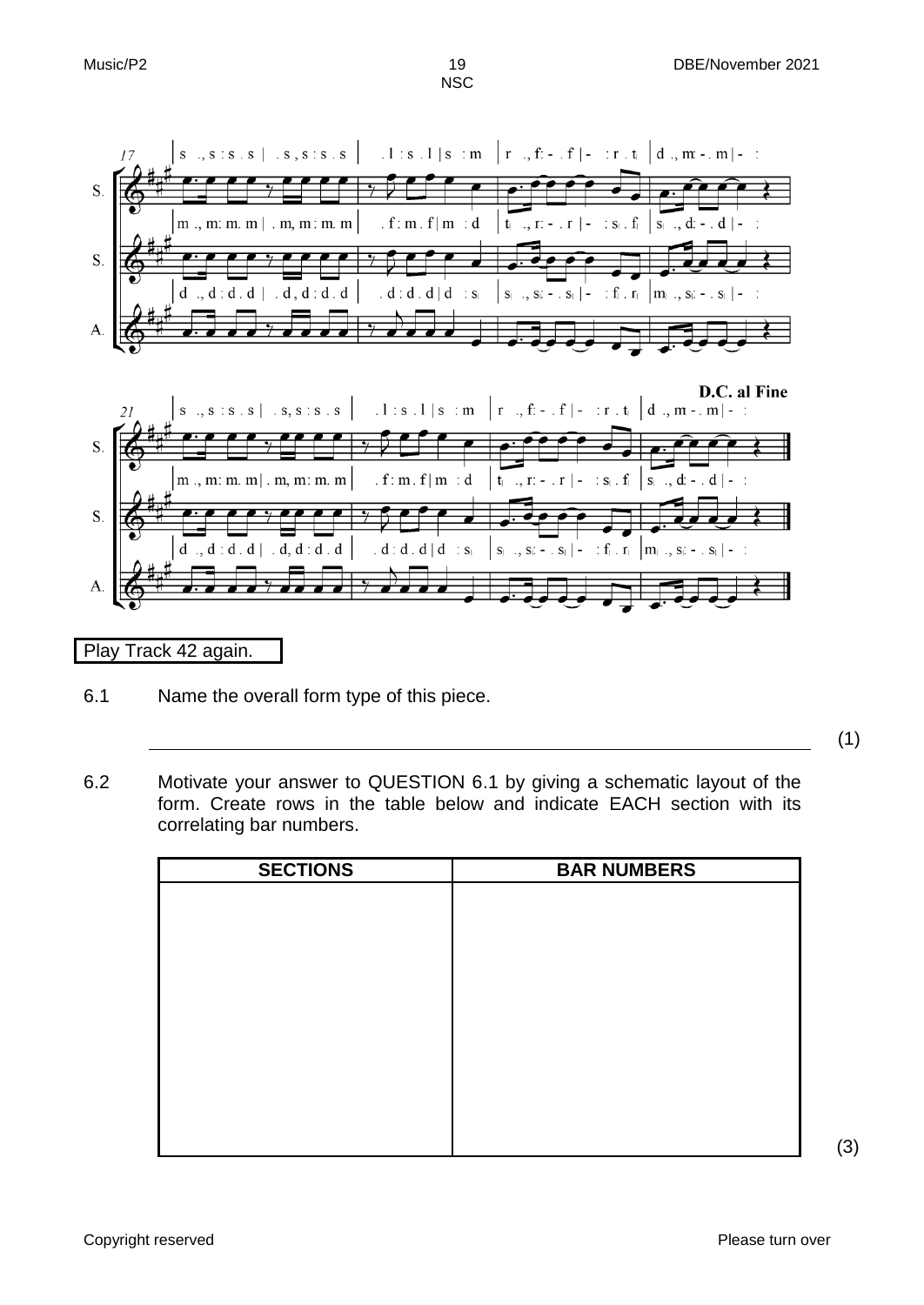(2)

(1)

| 6.3 | Name TWO ways in which the rhythmic motive, $\int \int \overline{\cdot}$ is used in this extract. |
|-----|---------------------------------------------------------------------------------------------------|
|     |                                                                                                   |

6.4 Name the prominent rhythmic feature used in bars 19 to 20.

- (1)
- 6.5 Write down the meaning of *D.C. al Fine* in English.

Play Track 42 for a final overview.

## **TOTAL SECTION C: 8**

**GRAND TOTAL: 30**